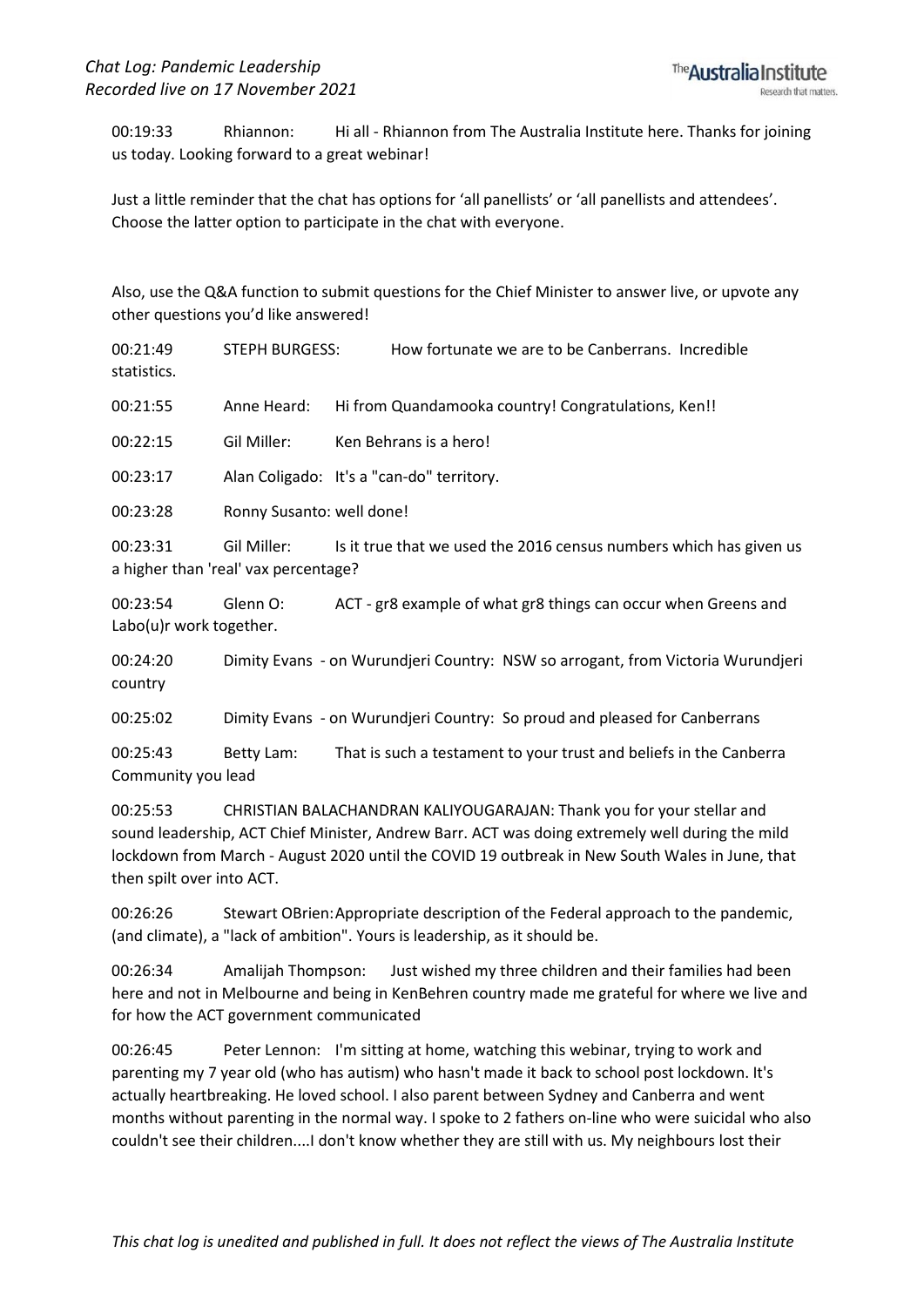small business - a gym Where are we measuring the cost of lockdowns? It seems to me the advise relied on has been myopic.

00:27:13 Dimity Evans - on Wurundjeri Country: May also be attributable to the fact that Canberrans are on the whole, more highly educated in comparison to other states/territories

00:27:20 STEPH BURGESS: Your leadership through that phase was superb, CM. So many senior members of Govt seem to have forgotten that leadership by example, in word and action, is a thing.

00:27:36 BRUCE DALKEITH: BEING IN NURSING HOMES YOU SEEM TO COME UNDER DIFFERENT RULES THO YOU HAVE YOUR 2 JABS,

00:27:48 Christine Gunaratnam: we heard that 5 people in Mt Gambier had committed suicide last month

00:28:17 Lisbeth Stewart: I'm surprised the ACT is so close to 100%, but then I realised that the health requirements for the APS and ADF probably means a low population of people who are unable to be vaccinated for medical reasons.

Or, are those people excluded from the statistics, as "not eligible"?

00:30:05 james ross: 'we heard' is a very dangerous saying.... what is the source, and how does that compare to 'usual' rates?

00:30:19 Gil Miller: Yes - my own thoughts!

00:30:55 Christine Gunaratnam: What preparations are in place to meet the danger of new Variants of Delta: Delta Plus and A.3?

00:32:14 Gil Miller: Pretty sure there will be global efforts addressing these.

00:34:26 Ahmad Masri: Hello from Docklands, Victoria

00:34:35 STEPH BURGESS: The Pandemic has been quite the warm up for the challenges that climate change will be bringing along with it. Personally glad that those charged with governance AND operations (ie. the State/Territory Govts) have demonstrated their capability to upscale.

00:35:38 Eric Hunter: THE CURRENT FEDERAL EDUCATION MINISTER SEEMS TOT THINK THAT HE RUNS THE STATES' AND TERRITORIUIES' CURRICULA

00:35:57 Gil Miller: Leadership includes a willingness to listen to those who have more knowledge than yourself!

00:36:33 Amalijah Thompson: and isn't he part of the government that doesn't want to tell anyone what to do? :)

00:37:21 STEPH BURGESS: From someone from the Lanyon Valley, thank you for your Bushfire management during the Black Summer fires too. We were genuinely very anxious, and were very grateful for the constant supply of calming touch points in the form of updates, community meetings, door knockings, etc. Grateful.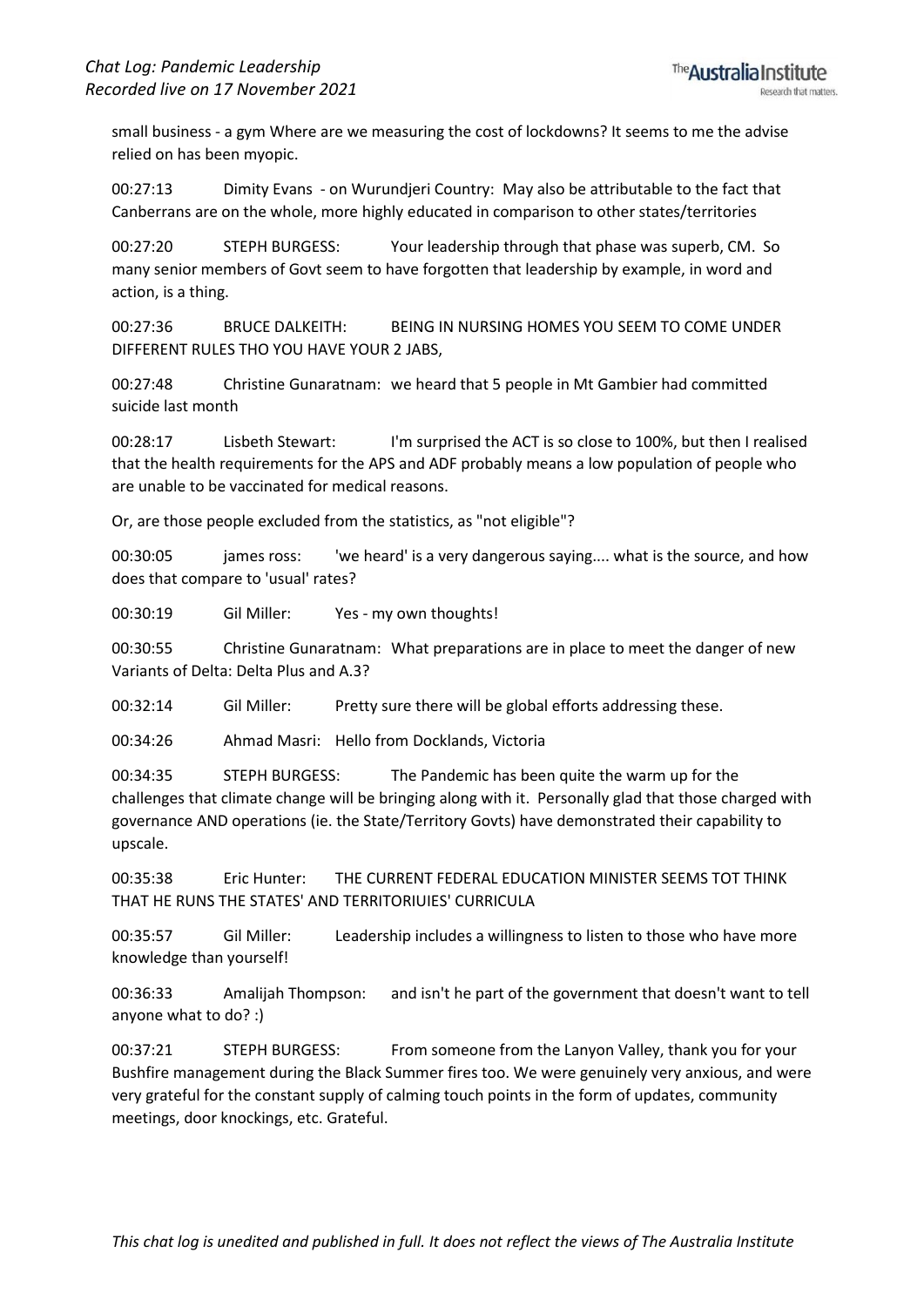00:37:25 Kerry H: CM, what is your view on the vaccination of children aged 5-12 years. Has your team been monitoring the outbreaks of Covid-19 in schoolchildren in the UK and the USA in particular

00:37:58 julie finlayson: as a consumer of information from you and your team during the pandemic I really appreciated hearing about the complexity of issues to balance in decision-makingshowing why simple slogans are effective. This is what makes effective communication

00:38:17 Judith Gamper: from Judith on Ngunnawal/Ngambri Country. How do we combine leader with team? I think you, Andrew have answered most of that.

00:39:02 Kerry H: Totally agree CM!

00:39:41 Eric Hunter: We should give due credit to the CM AND his ministers, plus all the public servants who have worked so effectively during the crisis.

00:39:41 John Hawkins: Great leadership on Covid, CM

00:39:58 Stephen Pritchard: Greetings from Wardandi country!

00:40:28 STEPH BURGESS: Absolutely. Labor and the Greens have such potential as a collaborative force...

00:41:46 Stephen Pritchard: Great to see the leadership shown by territories and states (on the pandemic AND climate change)! Yes, mistakes were made but they made tough decisions and filled gaps left by the Federal government. And they learned lessons from others experiences. Thank you!

00:44:11 Eric Hunter: All very well for the CM to recall his ANU days with the Greens Leader, but the disaster that represents the tram economic fiasco is a huge blot on their credibility. And guess who'll be paying for it in future decades?

00:44:35 Gil Miller: Yes - but don't expect any admissions!

00:44:57 Richard Tuffin: ACT doesn't get near enough credit for its work getting renewables into our energy grid.

The media overlook it when quoting figures

00:45:18 Gil Miller: Now THAT was an alternate example of Labor & Greens working together!

00:45:41 CHRISTIAN BALACHANDRAN KALIYOUGARAJAN: ACT has potential to become a manufacturing hub (low, mid & high)

00:46:07 Andrew McMahon: The nature of a working democracy...rather than having government hijacked by a "mandate" for the narrow leadership of the majority party and its donors

00:46:08 Stephen Pritchard: The NZ and ACT experience of multi-party government is producing a better outcome than our LNP or Labor only governments elsewhere in Australia.

00:46:12 Gil Miller: Careful though... our pollution levels are very low due to no heavy industry!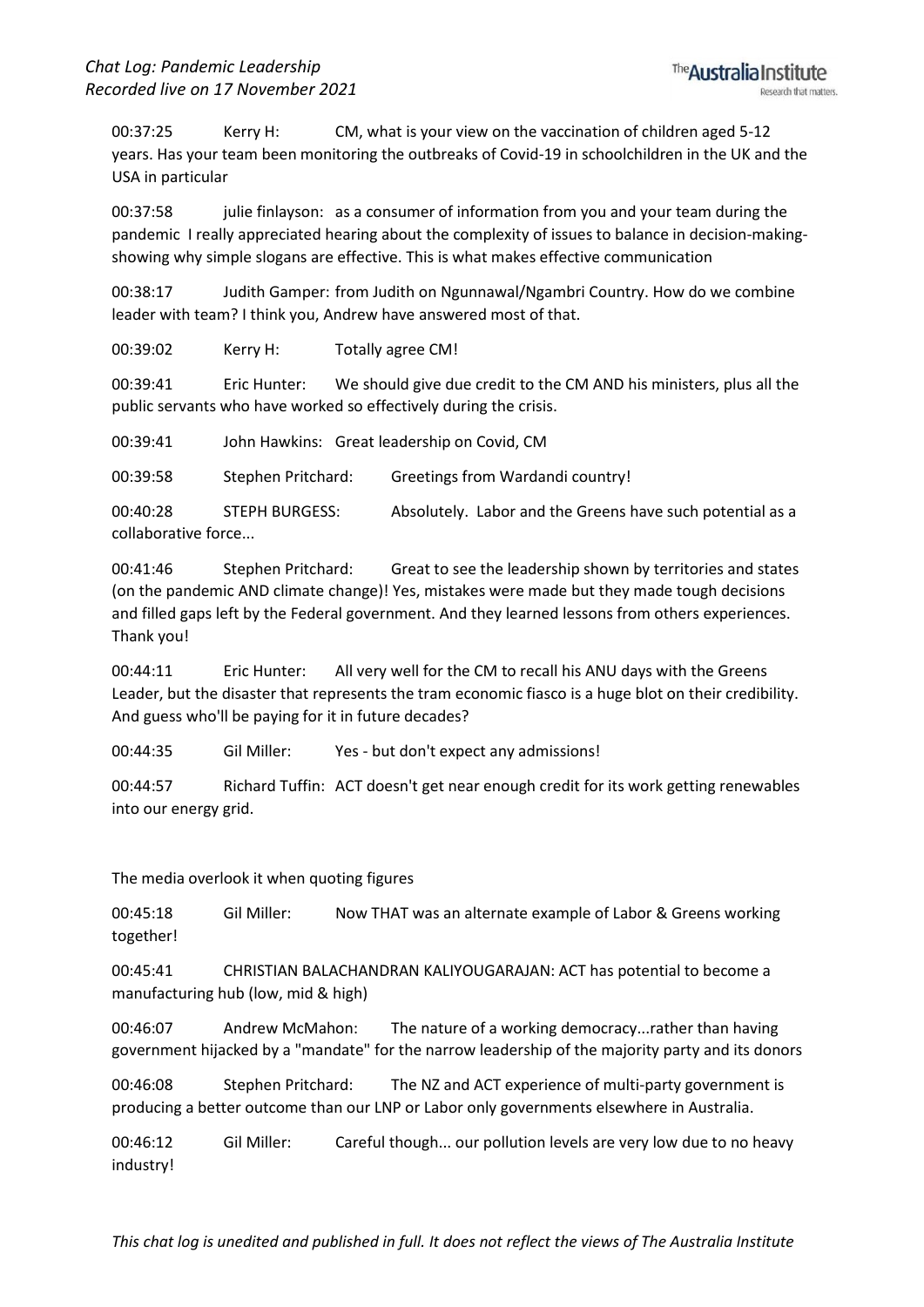00:46:57 Rhiannon: If you have any questions for the Chief Minister, make sure to ask them using the Q&A function now, or upvote other's questions you'd like answered.

00:47:01 Steve Blume: mmm - the "tram fiasco" was central to two elections before construction & remained so at the last ACT election. That suggests most people do not agree with that view.

00:47:04 Shelley Evans: Yes, but much of the heavy industry can be cleaner and would be in the ACT

00:47:29 Eric Hunter: Re credit for ACT's renewables, let's not forget that there's been a bit of fiscal fiddling here. It's nowhere near as clear cut as the ACT government claims. Sadly no government ever comes out and tells the whole truth.

00:48:21 Deborah White:In spite of spending so much time in Canberra, the current Federal Government appears to be totally immune to the sanity and competence of the collaborative ACT government. Unfortunately.

00:48:38 Andrew McMahon: The essence of public service - working to serve the best interest of the public...

00:48:53 Gil Miller: Yes - Ken Behrans has a lot to teach the feds!

00:49:22 STEPH BURGESS: I remain impressed by your ability to drill right down on just about any topic, CM. Those Charged With Governance have, in the past, been serious people who can verbalise in excess of three word slogans. You give me hope that said model is not completely lost.

00:49:54 Amalijah Thompson: I agree SB

00:50:01 Eric Hunter: Thanks Steve. But don't assume that because a majority of voters decide a particular way, it means they are right - especially when the evidence points another way..

00:50:08 Vicki Brooke: BRAVO from

00:50:09 Shelley Evans: I also agree SB

00:51:05 Vicki Brooke: BRAVO wonderful response to the federal government impasse on climate change. Vicki Brooke from Bundjalung country in norther NSW.

00:51:23 Andrew McMahon: Same applies to international quarantine

00:51:52 Diana Killen: Congrats on your response to climate change and the woefully inadequate federal govt response.

00:52:04 Gil Miller: I don't get it. Australians overwhelmingly support heavy action on climate change. Our politicians are dinosaurs!

00:52:05 Stephen Pritchard: Great example of 2 governments working together - ACT with NSW. I fear our current Federal government does not want to cooperate with states and territories. (The National cabinet for addressing the pandemic was a sham.) The needs to be REAL cooperation on addressing climate change.

00:52:21 Les Winton: Good on you Andrew, ignore the idiot Federal Government and continue doing the right thing with other states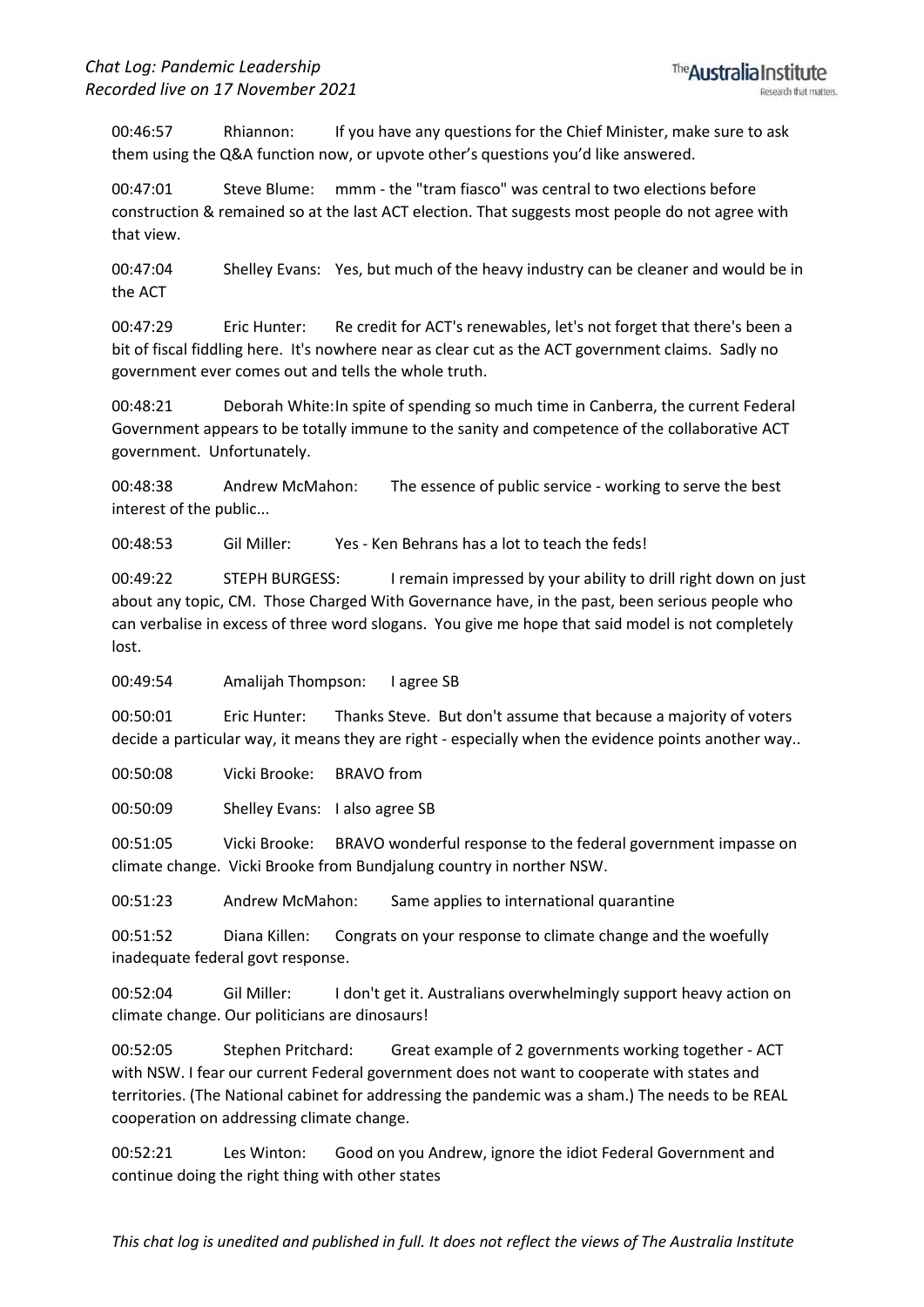00:52:28 Sian Priya Woolston: It's true I don't know much about this CM, but it's so refreshing to listen to a jurisdiction leader who is making

00:53:00 Shelley Evans: Good point CM!

00:53:04 Steve Blume: Assertions are easy - offer the proof. Of course what you suggest is that you don't agree with a democratic decision. Sure the majority can be wrong - I often feel they are too. That means I need to work harder to convince others I am right - simply telling them they are wrong seldom works!

00:53:10 Sian Priya Woolston: … so much sense!

00:54:28 Gil Miller: SB - the tram is a financial disaster but you won't hear that from the government. But ultimately, Canberra will be better off - just not for this generation.

00:54:30 Steve Blume: The ACT CM & government has been a global exemplar during the pandemic. Proud to be able to say so! As I am in our leadership on climate change.

00:54:50 STEPH BURGESS: Wellll… that would be because he's not game to go in cold, wouldn't it?

00:54:54 Glenn O: That's not a joke...

00:55:02 STEPH BURGESS: Did I say that out loud? Ooops...

00:55:37 Eric Hunter: Steve. I take your point, but we have to ask, just about every time, with our rather twisted version of democracy, is how are decisions arrived at and then sold to the electorate. That's where it becomes complicated - and it's the area I worked in for most of my life.

00:55:49 STEPH BURGESS: Fortunately the PM has a direct line to the States and Territories... via the Murdoch press..

00:56:04 Andrew McMahon: "Cabinet-in-confidence"... confidence that the feds will leak whatever suits them and resist publication of everything that doesn't suit them...

00:56:12 Gil Miller: I stopped buying Murdoch newspapers when I realised what they were!

00:56:29 Steve Blume: Me too and that's for >50 years as an adult....

00:58:10 Shelley Evans: Yes we have - a tragedy

00:58:27 Ollerton Janice: Areyou including the ABC?

00:58:53 Gil Miller: Nope. Big supporter of ABC.

00:58:55 Andrew McMahon: Opinion pieces by fed ministers generally just propaganda, with no nuance

00:59:06 Kerry H: Sound has gone

00:59:07 Saskia Keenan: We've lost Ebony

00:59:08 Richard Tuffin: ebony are you on mute?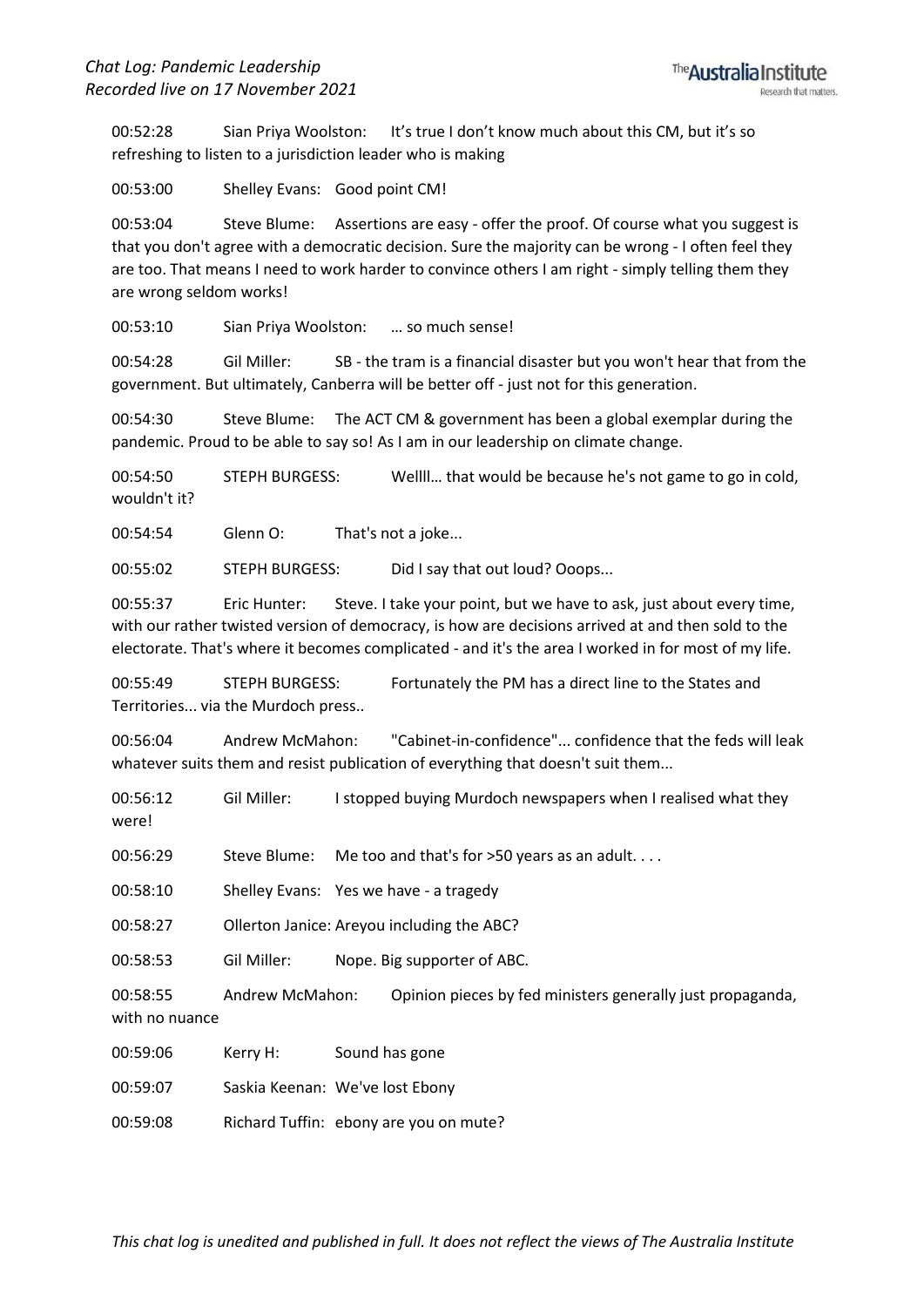00:59:22 Stephen Pritchard: Andrew Barr's account of the National cabinet is better than I expected, I suppose I had a jaundiced view given how other members of that cabinet have behaved when referring to its decisions.

| 00:59:26                                  |                                                                                       | Shelley Evans: Looks like Ebony has dropped out                     |                                                                       |  |  |  |
|-------------------------------------------|---------------------------------------------------------------------------------------|---------------------------------------------------------------------|-----------------------------------------------------------------------|--|--|--|
| 00:59:29                                  | Gil Miller:                                                                           | You can kep talking though Andrew!                                  |                                                                       |  |  |  |
| 00:59:29                                  | Ollerton Janice: we are                                                               |                                                                     |                                                                       |  |  |  |
| 00:59:34                                  |                                                                                       | Richard Tuffin: How are the Hawks gonna go next year Chief          |                                                                       |  |  |  |
| 00:59:34                                  | Jennifer Cohen: Ebony left early??                                                    |                                                                     |                                                                       |  |  |  |
| 00:59:35                                  | <b>STEPH BURGESS:</b>                                                                 |                                                                     | Where did you go to Ebony? We're still here CM.                       |  |  |  |
| 00:59:36<br>preparedness for new strains? | Saskia Keenan: Chief Minister - could you possibly comment on the Territory's         |                                                                     |                                                                       |  |  |  |
| 00:59:45                                  |                                                                                       | Shelley Evans: Yes we can hear you CM                               |                                                                       |  |  |  |
| 00:59:49<br>be back in a minute           | Rhiannon:<br>Sorry everyone, just having some technical difficulties - Ebony will     |                                                                     |                                                                       |  |  |  |
| 00:59:52                                  | Ollerton Janice: yes                                                                  |                                                                     |                                                                       |  |  |  |
| 00:59:54                                  | Sean Bowler:                                                                          | good ol' NBN                                                        |                                                                       |  |  |  |
| 01:00:04                                  | Andrew Bell:                                                                          | A media hosting career looms CM ;-)                                 |                                                                       |  |  |  |
| 01:00:07                                  | David Fraser:                                                                         | 3rd world nbn                                                       |                                                                       |  |  |  |
| 01:00:08                                  | Shelley Evans:                                                                        | Yes Ebony you are on!                                               |                                                                       |  |  |  |
| 01:00:12                                  | Neil Norman:                                                                          | @Richard Tuffin, better than the Blues but not as good as the Cats! |                                                                       |  |  |  |
| 01:00:14                                  | Martin Bonsey: MSM revenge                                                            |                                                                     |                                                                       |  |  |  |
| 01:00:29<br><b>NBN!</b>                   | Alistair Cornell: Supports Labor's new policy to repair what the LNP have done to the |                                                                     |                                                                       |  |  |  |
| 01:00:43<br>than rely on wifi!            | Diana Killen:                                                                         |                                                                     | Would be good for Australia Institute to get an ethernet cable rather |  |  |  |
| 01:01:04                                  | Stephen Pritchard:                                                                    |                                                                     | I think we need Albanese's enhanced NBN!                              |  |  |  |
| 01:02:22<br>Sky, actually                 | <b>STEPH BURGESS:</b>                                                                 |                                                                     | Rather enjoyed your exchanges with the youngsters from                |  |  |  |
| 01:03:07                                  | Amalijah Thompson:                                                                    |                                                                     | Mee too, refreshing to watch and a good chuckkle                      |  |  |  |
| 01:05:29<br>Leader, Ms Lee is travelling. | Eric Hunter:<br>I wonder if the CM might comment on how he thinks the Liberal         |                                                                     |                                                                       |  |  |  |

01:06:03 Noel Gomez: Chief Minister Andrew Barr is great on his responses. And he handle very well our Covid 19 medical and economic response. Very well managed ACT because of his great leadership. Congratulations Chief Minister Barr!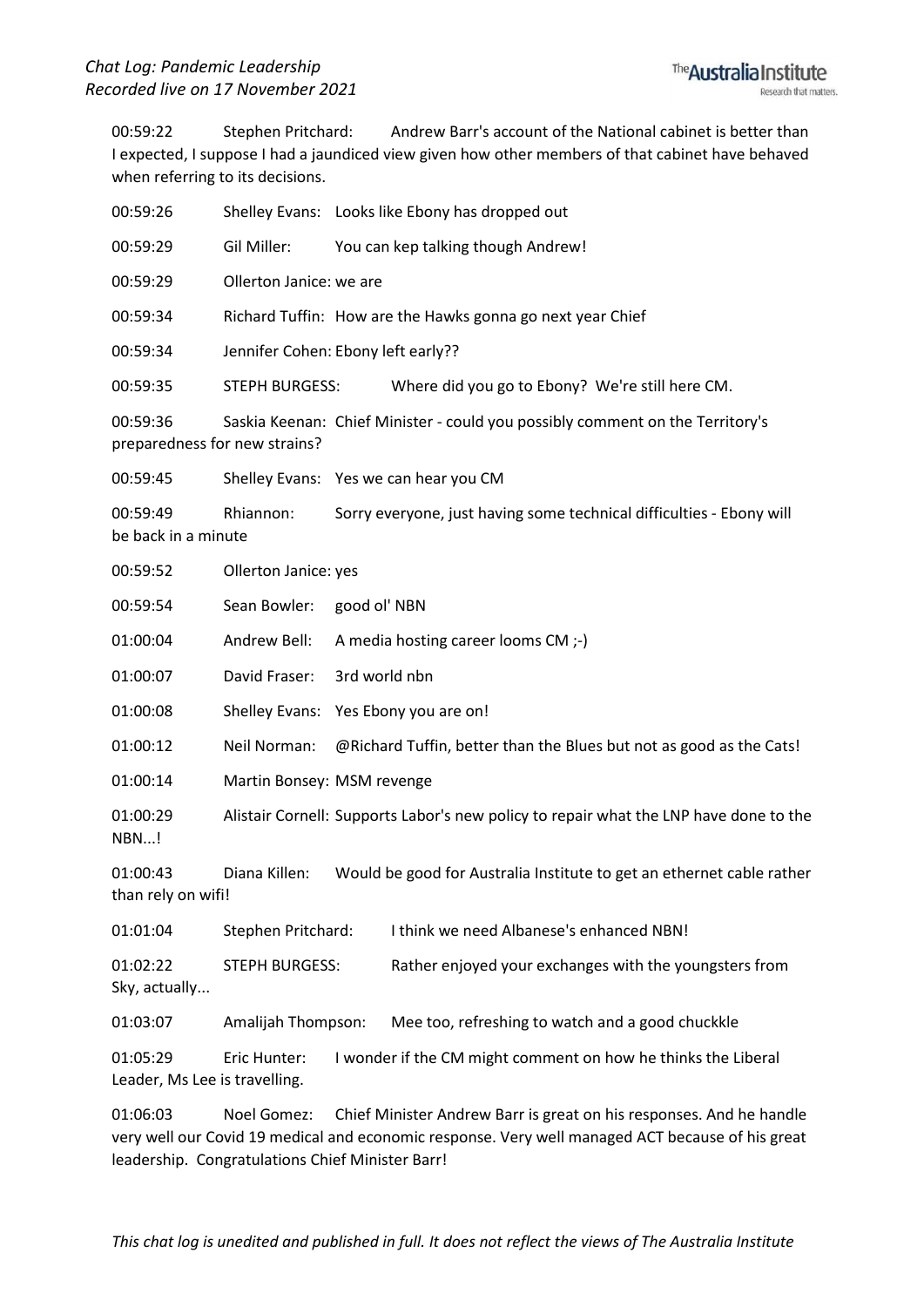01:07:40 Jenny Dibley: I live across the border. I worked for over 11 years in the ACT Government. To have a government that started with a vision and be able to realise this vision (e.g. zero emissions) just doesn't happen anymore. It was a privilege and extremely satisfying. Don't take it for granted Canberrans! You are at a great advantage.

01:08:49 Stephen Pritchard: Good question, Ebony, about tax reform!

01:08:57 BRUCE DALKEITH: BRUCE DALKEITH

01:09:26 Eric Hunter: Re Ms Lee. I have the view, based on a career of watching pollies very closely for 60 years that, so far, she is showing a great improvement on her predecessors.

01:11:36 Mark Kunach: Could I please ask what considerations have been given to supporting people with disability in particular those who are

immunesuppressed/immunecompromised? As there is much talk about easing of restrictions, many people in these categories have been in isolation since the start of the Pandemic and until we reach a safe 'officially deemed' level of herd immunity that isolation will have to continue to ensure their safety from potential COVID infection. Indeed, as the general population start to move about restrictions on movement of many people in these categories become more restrictive.

01:12:33 Steve Blume: Reminder that questions better put in Q&A or they'll likely be missed.

01:12:35 Carol Bailey: Evidently Canberra is the city with the highest Covid-19 vaccination rate (minimum 2 doses) in the world - another interesting statistic!

01:12:58 Eric Hunter: The CM just warned about massive debt for theindefinite future. How then does he justify the cost ( un-defined) and the arguable benefits of Stage Two of the Tram?

01:15:47 Neil Norman: The light rail was never about the now, it's always been about the future. It had to be done at some stage, just a shame it wasn't in the 1920's...

01:16:06 Jeffrey Phuah: Among the 6 new cases in NT today, is a three-week old baby girl.

01:16:06 Kerry H: Disagree CM. That outlook is outdated

01:16:25 Kerry H: Please read the evidence from overseas

01:17:01 Kerry H: ATTAGI and the TGA are just stonewalling

01:17:03 Diana Killen: Prof Nigel Curtis from Royal Childern's hospital in Melb advocated a very conservativbe approach to studies for approving Pfizer vax in children.

01:17:16 Sue Hodges: Thank you that I could join in

01:17:43 Steve Blume: I love that people think the ACT Government is missing the evidence they can find in google.  $\circledast$ 

01:17:48 jennifer manson: Agree with you Kerry. Light rail is inflexible. Better if we have to have something like that (don't know why) we have a system like Adelaide where the 'trams' can go on roads and rails, allowing more flexibility, speed and convenience as well as less cost.

01:17:55 Eric Hunter: Why did the tram have to be done "at some stage"? There are a number of viable and more economic options that have been ignored, seemingly in favour of political expediency.